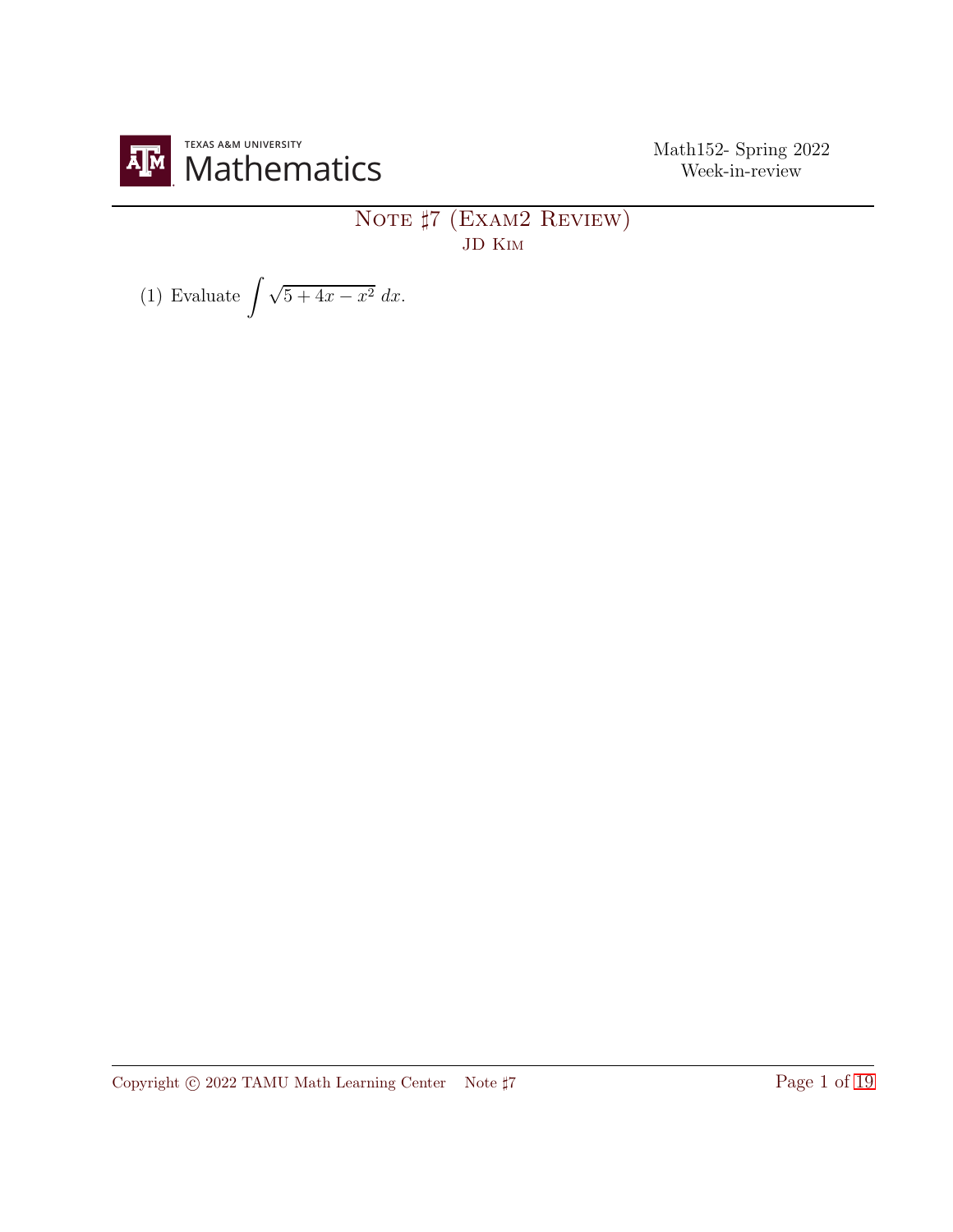

(2) Evaluate 
$$
\int \frac{\sqrt{9x^2 - 4}}{x^4} dx.
$$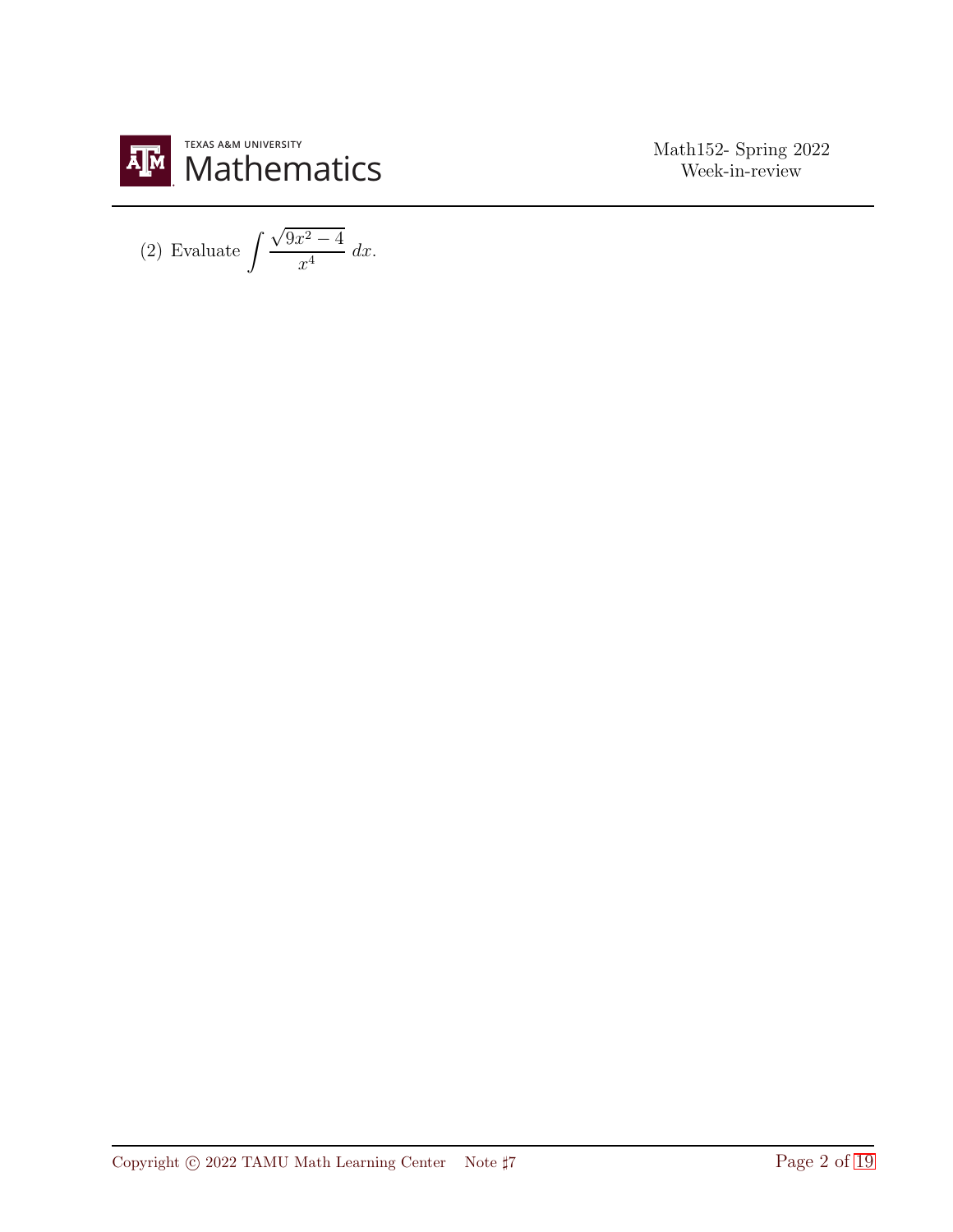

(3) Evaluate 
$$
\int \frac{1}{(x^2+4)^2} dx.
$$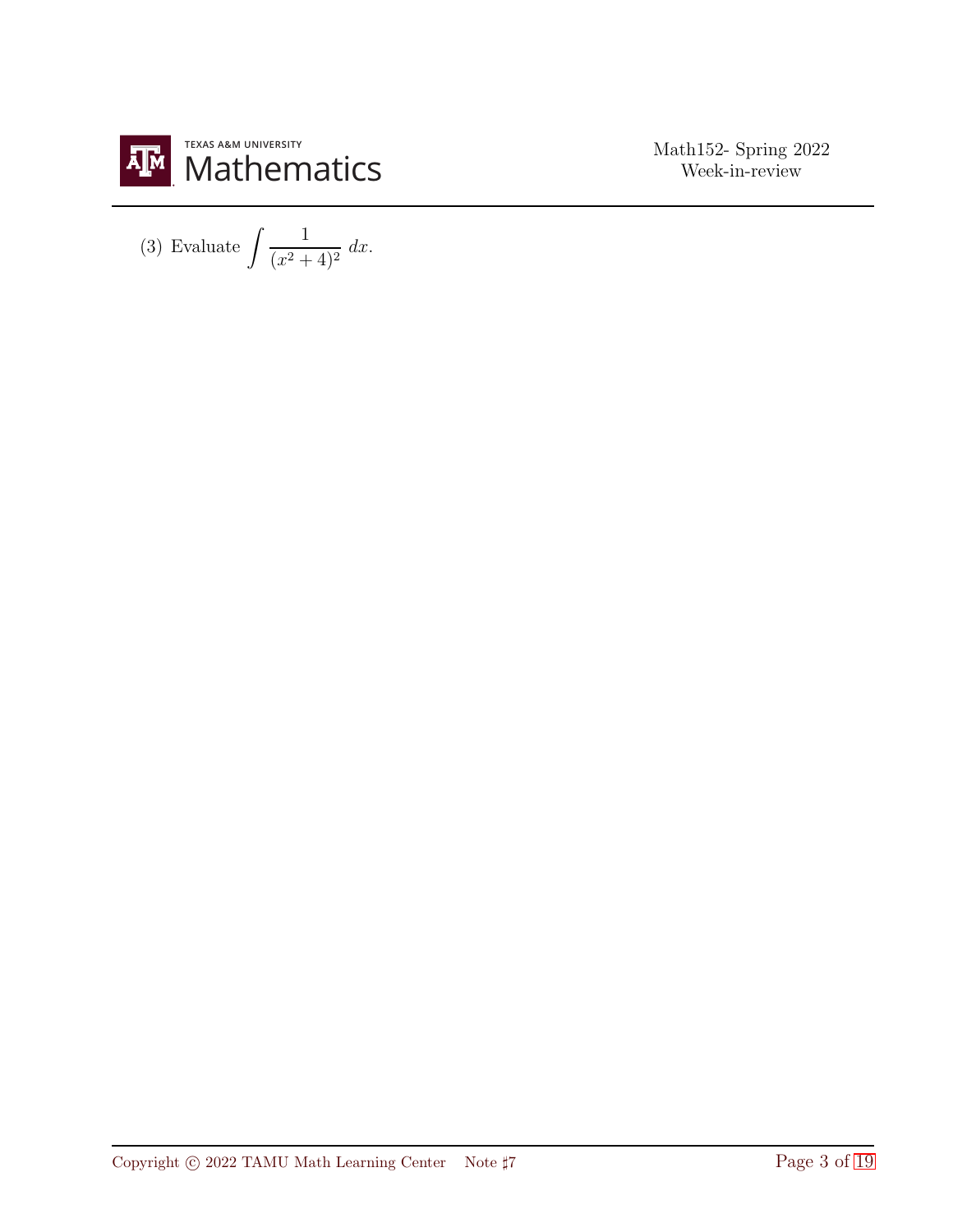

(4) Evaluate 
$$
\int \frac{3x^2 + 4x + 3}{x^2 + 1} dx
$$
.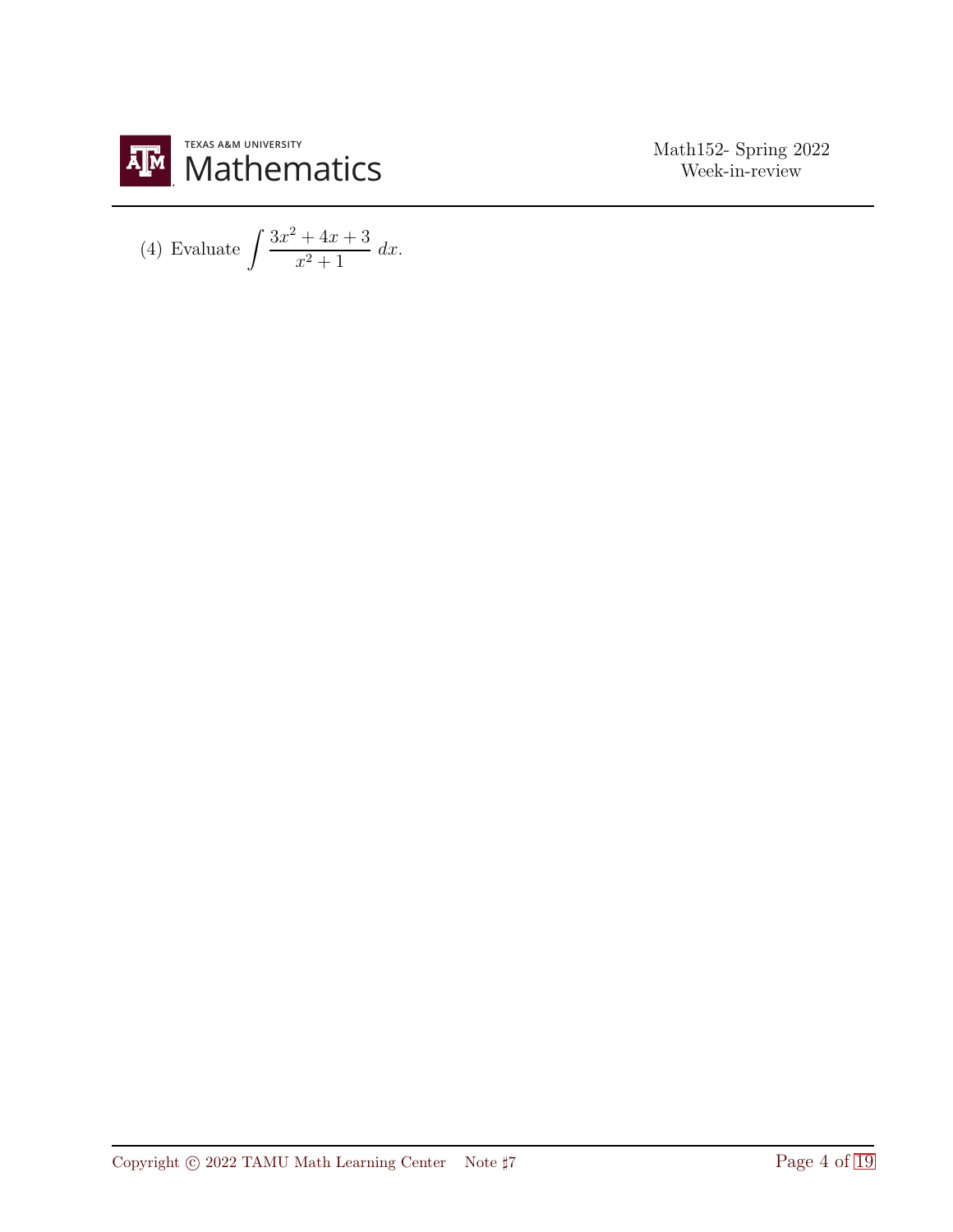

(5) Evaluate 
$$
\int \frac{2x^3 + 11x^2 + 18}{x^2(x^2 + 9)} dx.
$$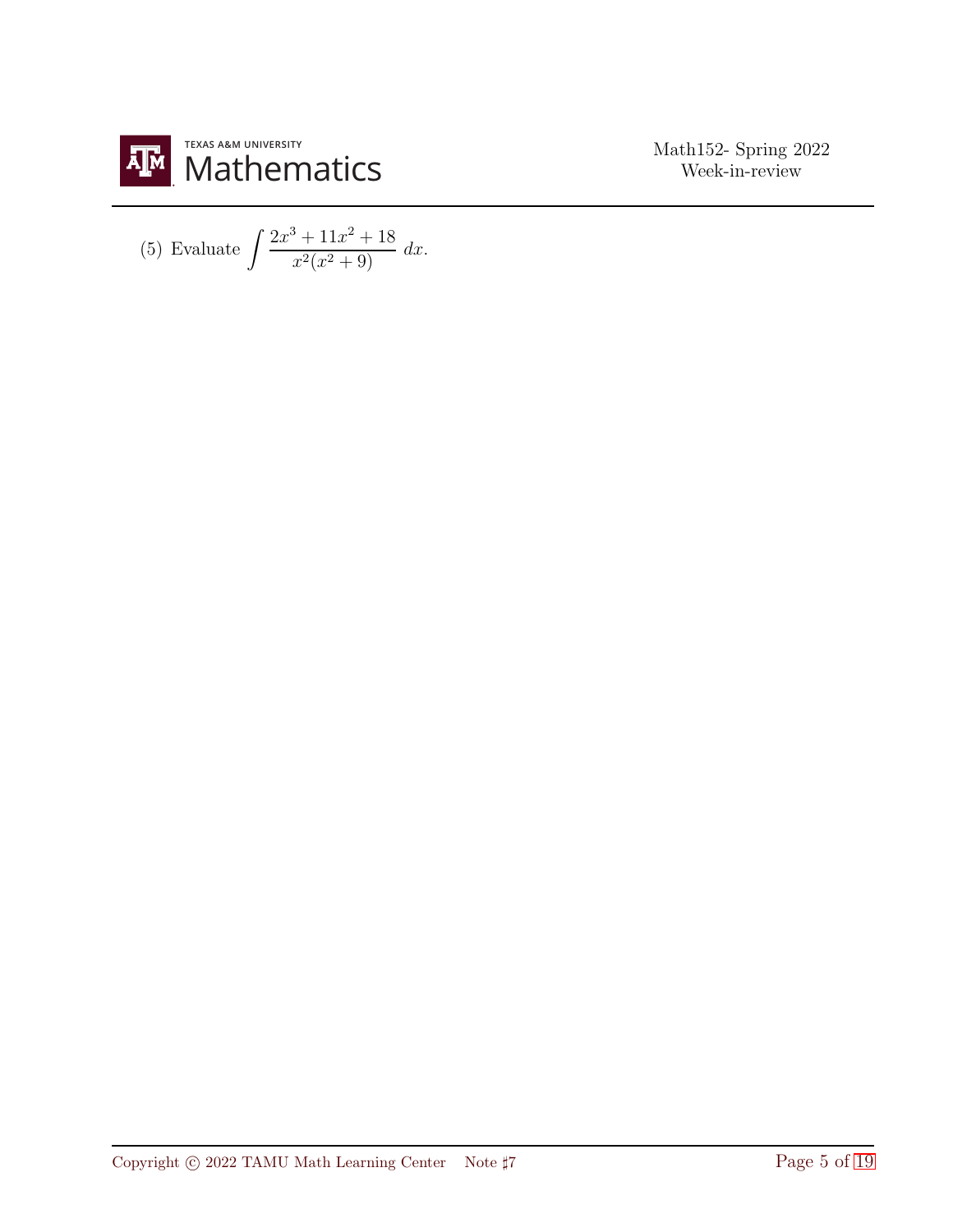

(6) Evaluate  $\int_{0}^{\infty}$ 0  $\sqrt{e^{-3x}+4}$  $\frac{e^{3x}}{e^{3x}}$  dx.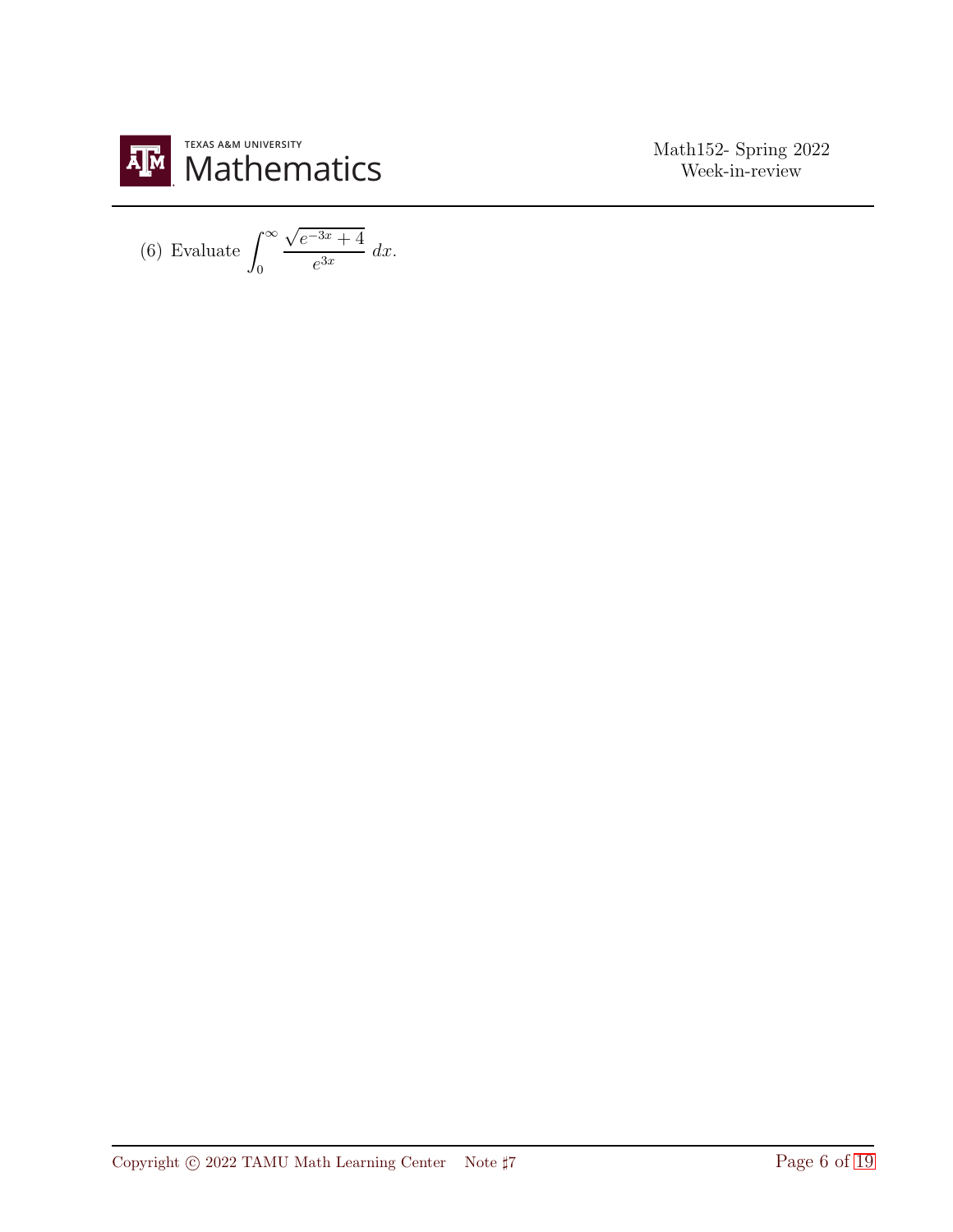

(7) Evaluate  $\int_0^e$  $\overline{0}$  $\sqrt{x}\ln x \, dx.$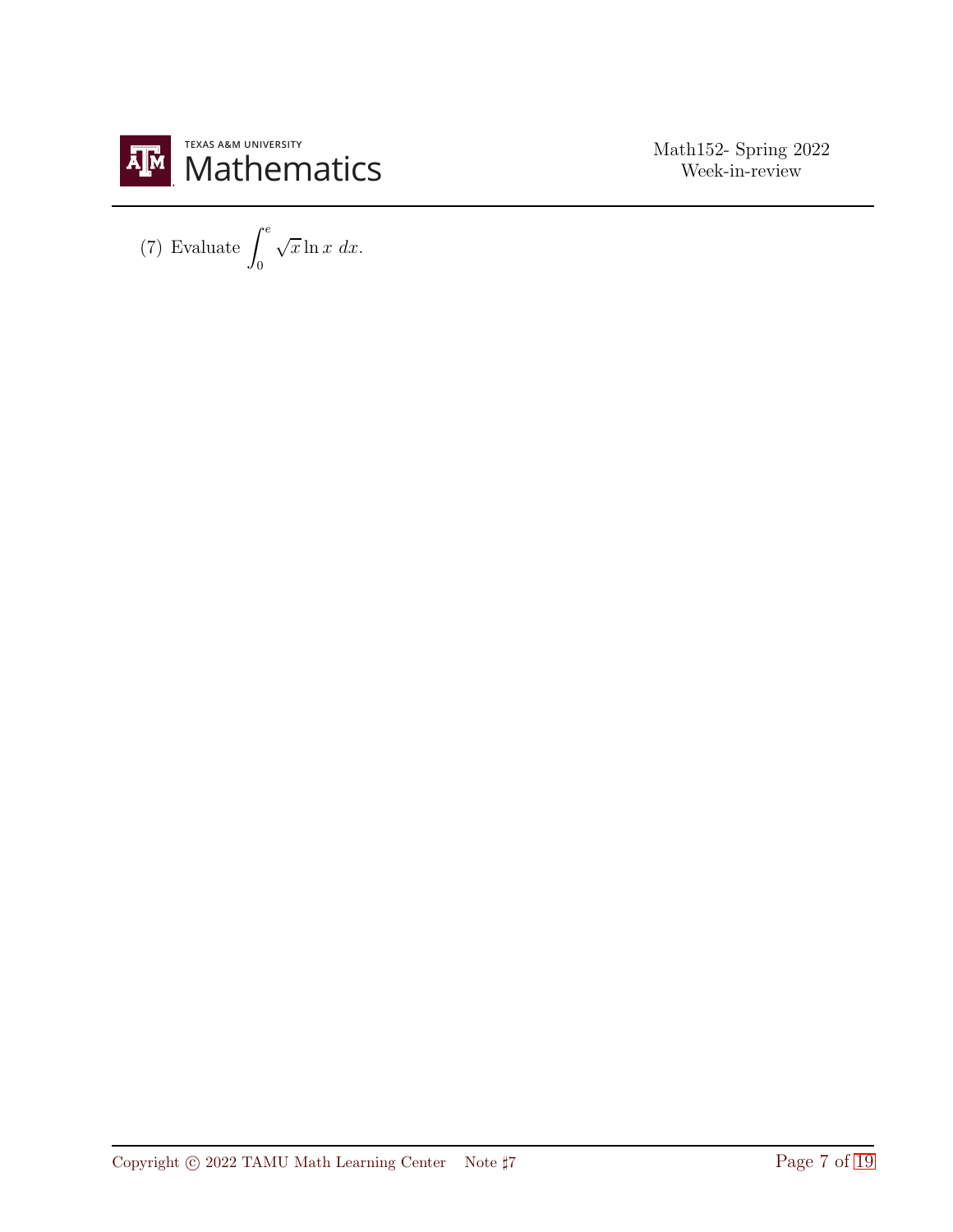

(8) Compute 
$$
\int_0^4 \frac{1}{(x-4)^4} dx
$$
.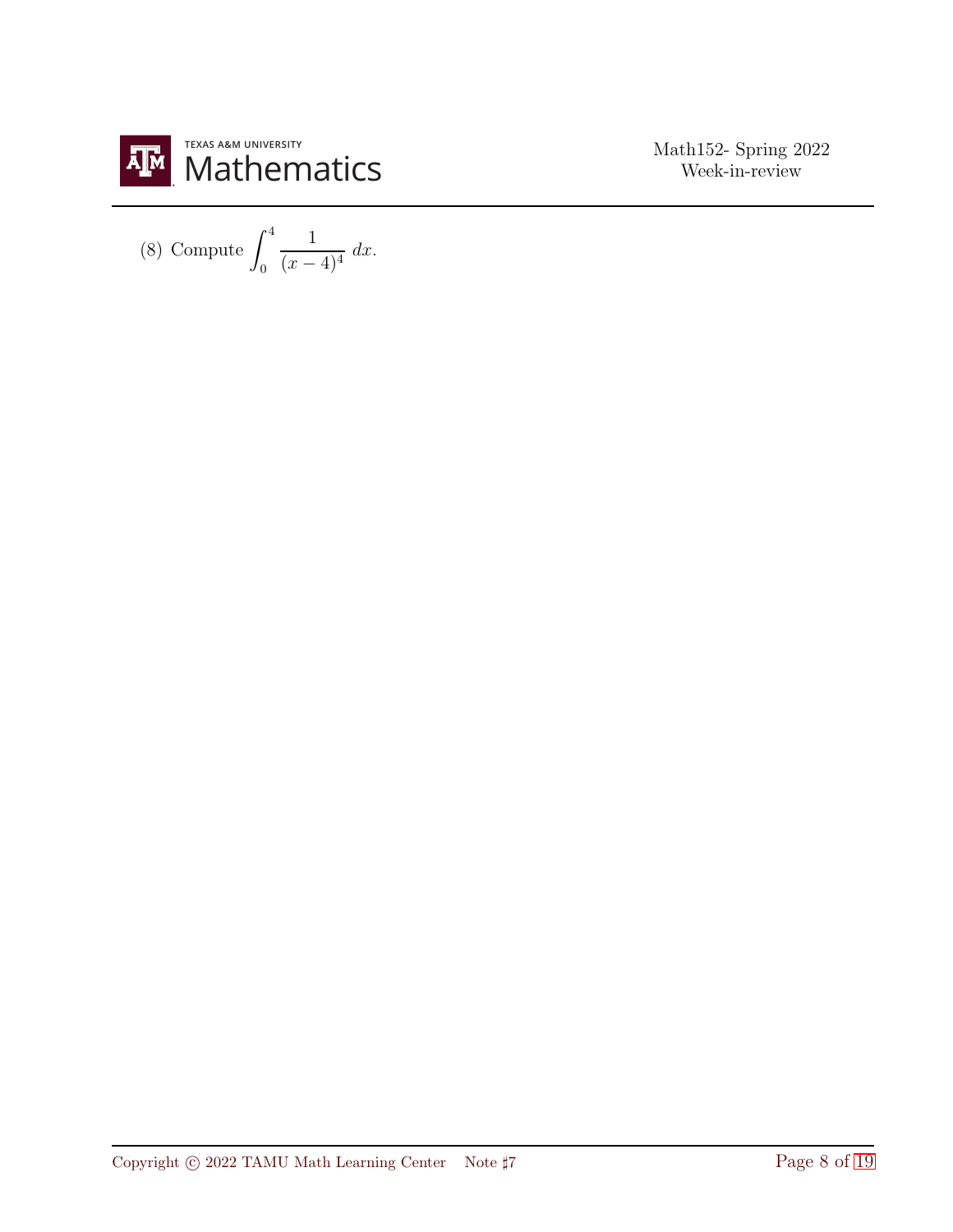

(9) Determine if the following sequences are increasing, decreasing, or not monotonic. Also, determine if each series is bounded.

(a)  $a_n = 3 - e^{2n}$ 

(b) 
$$
a_n = \frac{(-1)^n(n+5)}{n^2+3n}
$$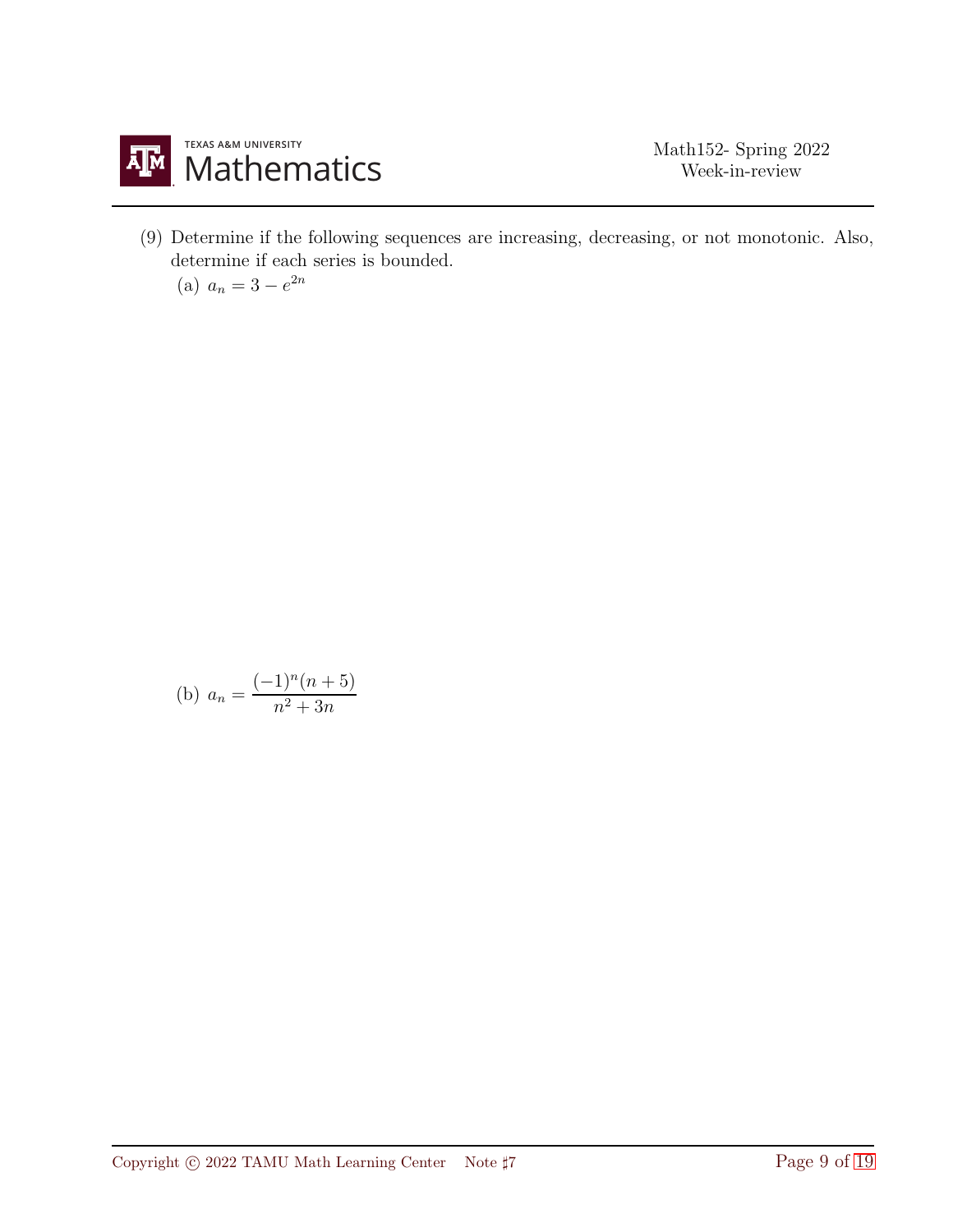

(10) Determine whether the sequence converges or diverges. If it converges, what value does it converge to?

(a) 
$$
a_n = n \sin(\frac{5}{n})
$$

(b) 
$$
a_n = \frac{(-1)^{n-1}(7e^{2n} - 8)}{5n - 3e^{2n}}
$$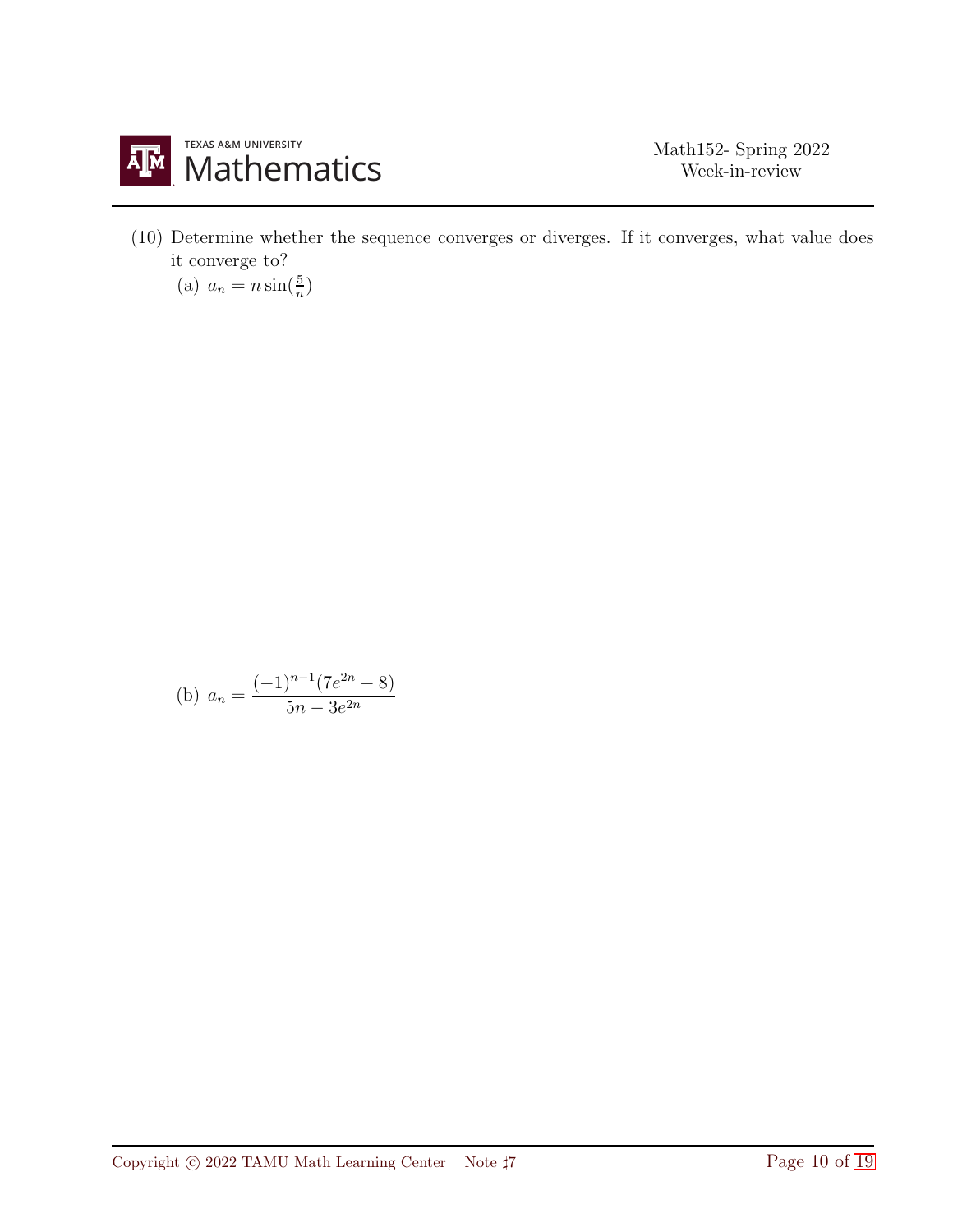

(11) Consider the recursive sequence  $a_1 = 4$  and  $a_{n+1} = \frac{5}{6}$  $\frac{6}{6-a_n}$ . Assuming the sequence is decreasing and bounded, determine if the sequence converges or diverges. If it converges, find its limit.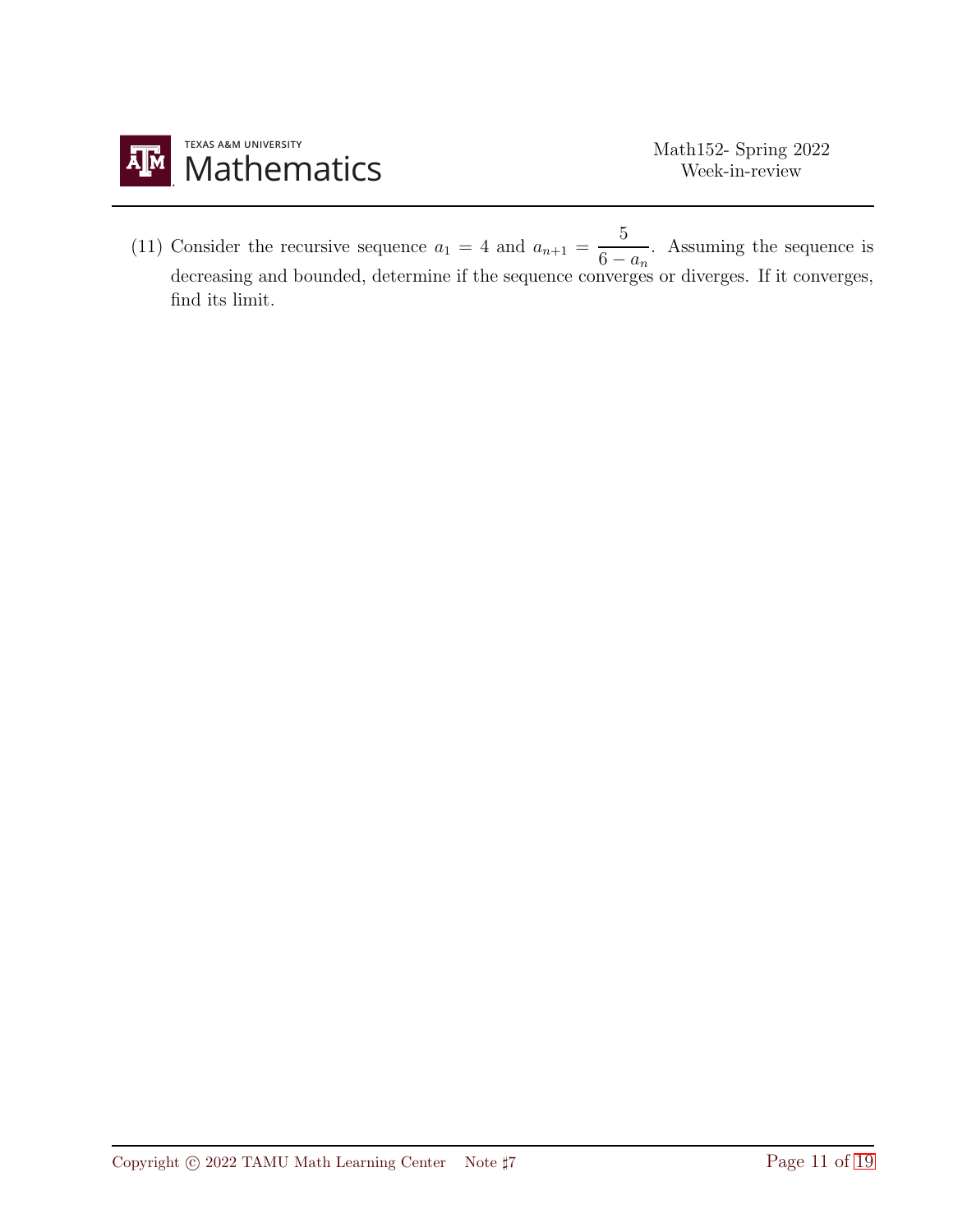

(12) For the series  $\sum_{n=1}^{\infty}$  $\overline{n=1}$  $a_n$ , the *n*th partial sum is given by  $s_n = \frac{3-2n}{5n+1}$  $\frac{5n+1}{5n+1}$ (a) Find  $a_n$ .

(b) Does the series converge or diverge? If it converges, find its sum.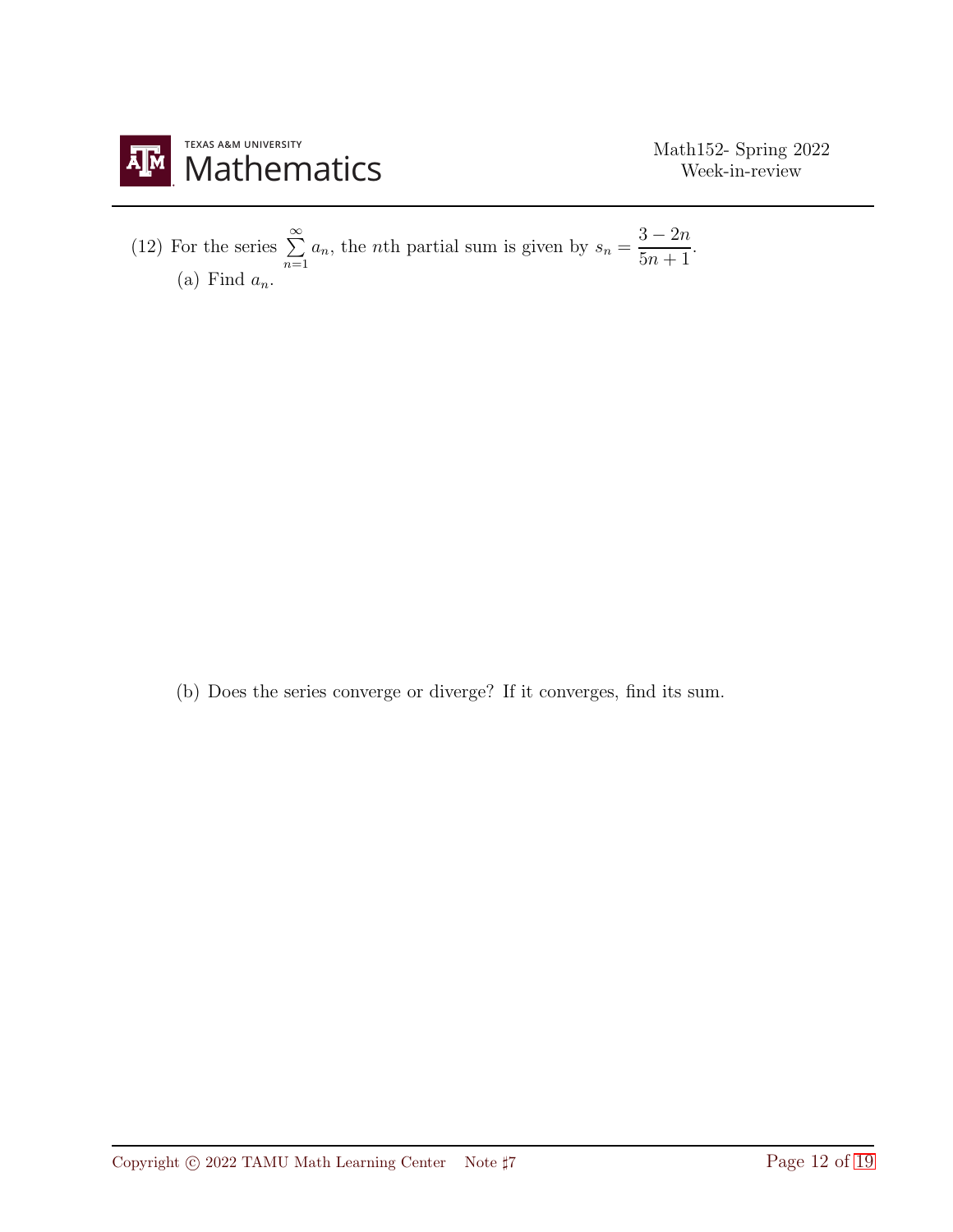

(13) Determine if the series converges or diverges.

(a) 
$$
\sum_{n=1}^{\infty} \frac{1}{n(3 + \ln n)^3}
$$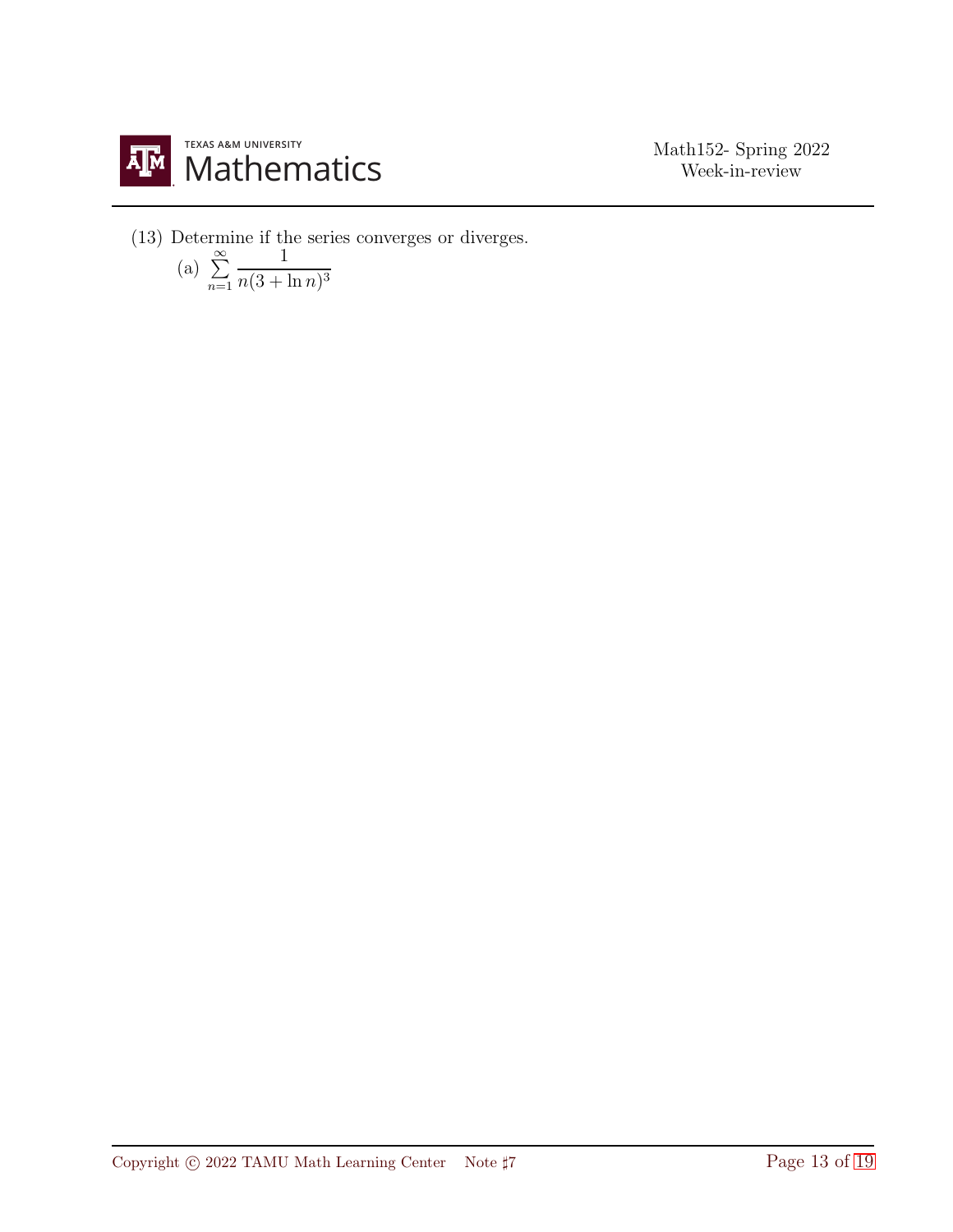

(b) 
$$
\sum_{n=1}^{\infty} \frac{3}{n^2 + 4}
$$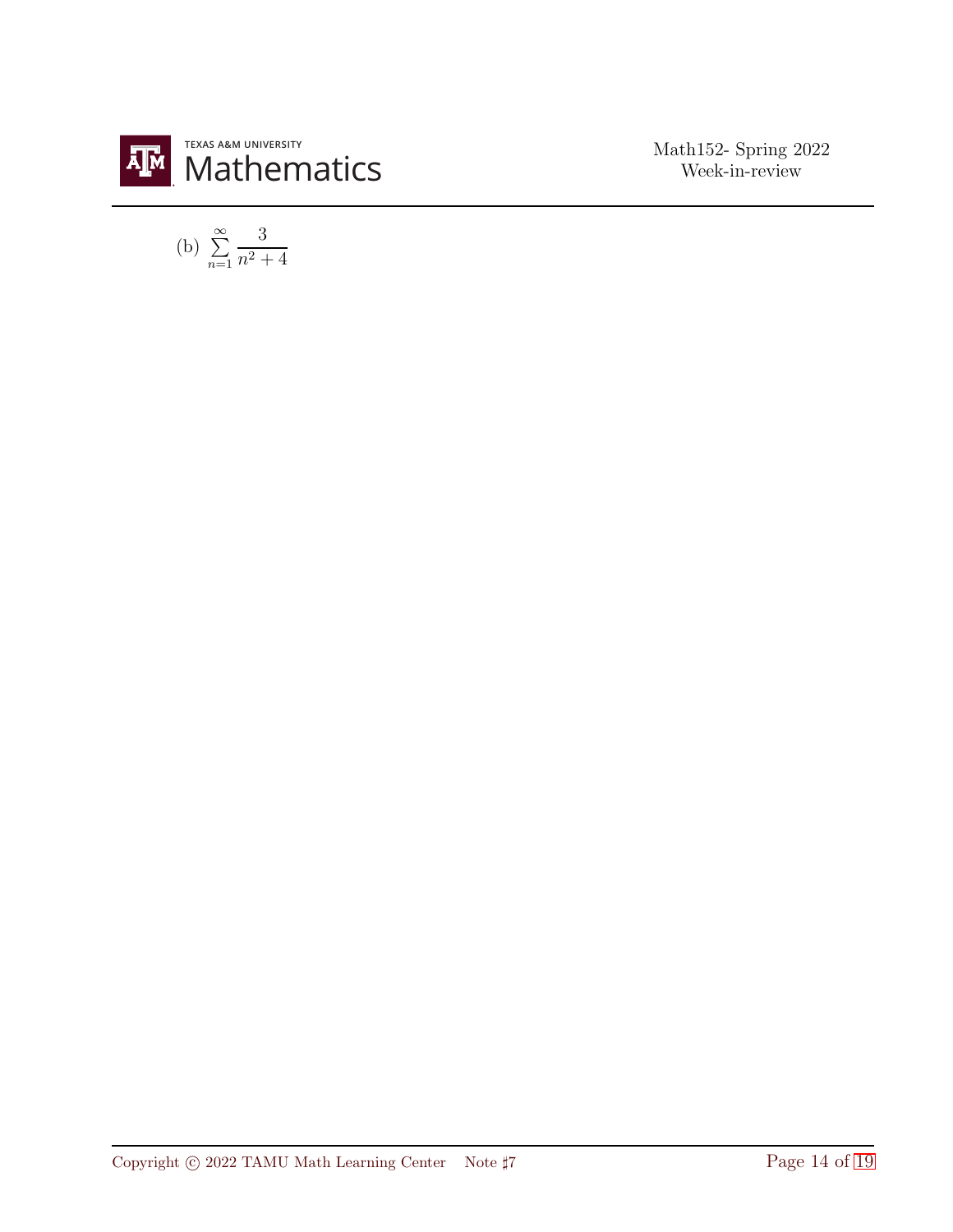

(14) Determine if the series converges or diverges. If it converges, find its sum.

(a) 
$$
\sum_{n=1}^{\infty} \cos(\frac{1}{n})
$$

(b) 
$$
\sum_{n=5}^{\infty} 10(-\frac{2}{5})^{n-1}
$$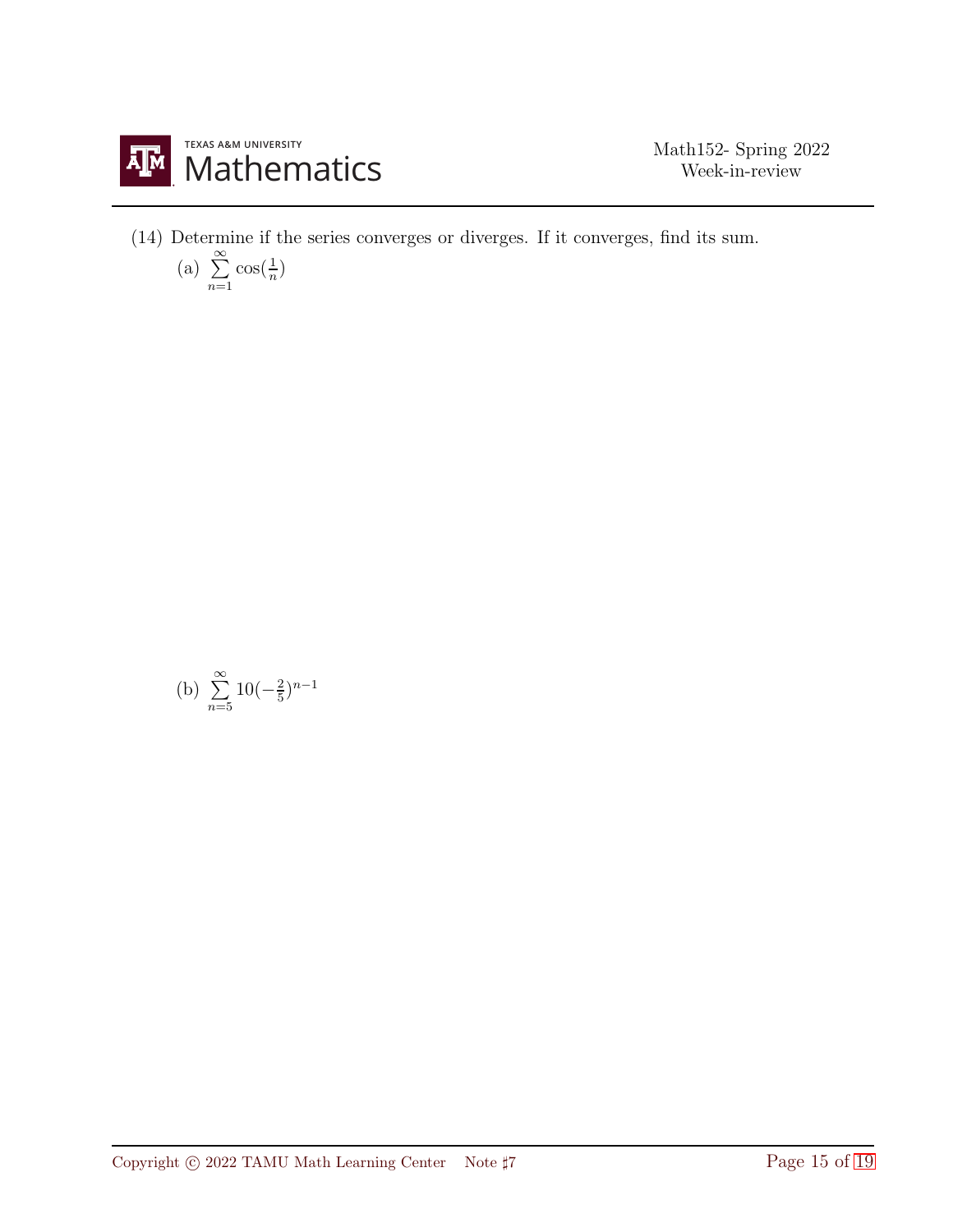

(c) 
$$
\sum_{n=1}^{\infty} \frac{3^{n+2}}{2^{3n+1}}
$$

(d) 
$$
\sum_{n=1}^{\infty} \left[ \cos\left(\frac{1}{n+3}\right) - \cos\left(\frac{1}{n+1}\right) \right]
$$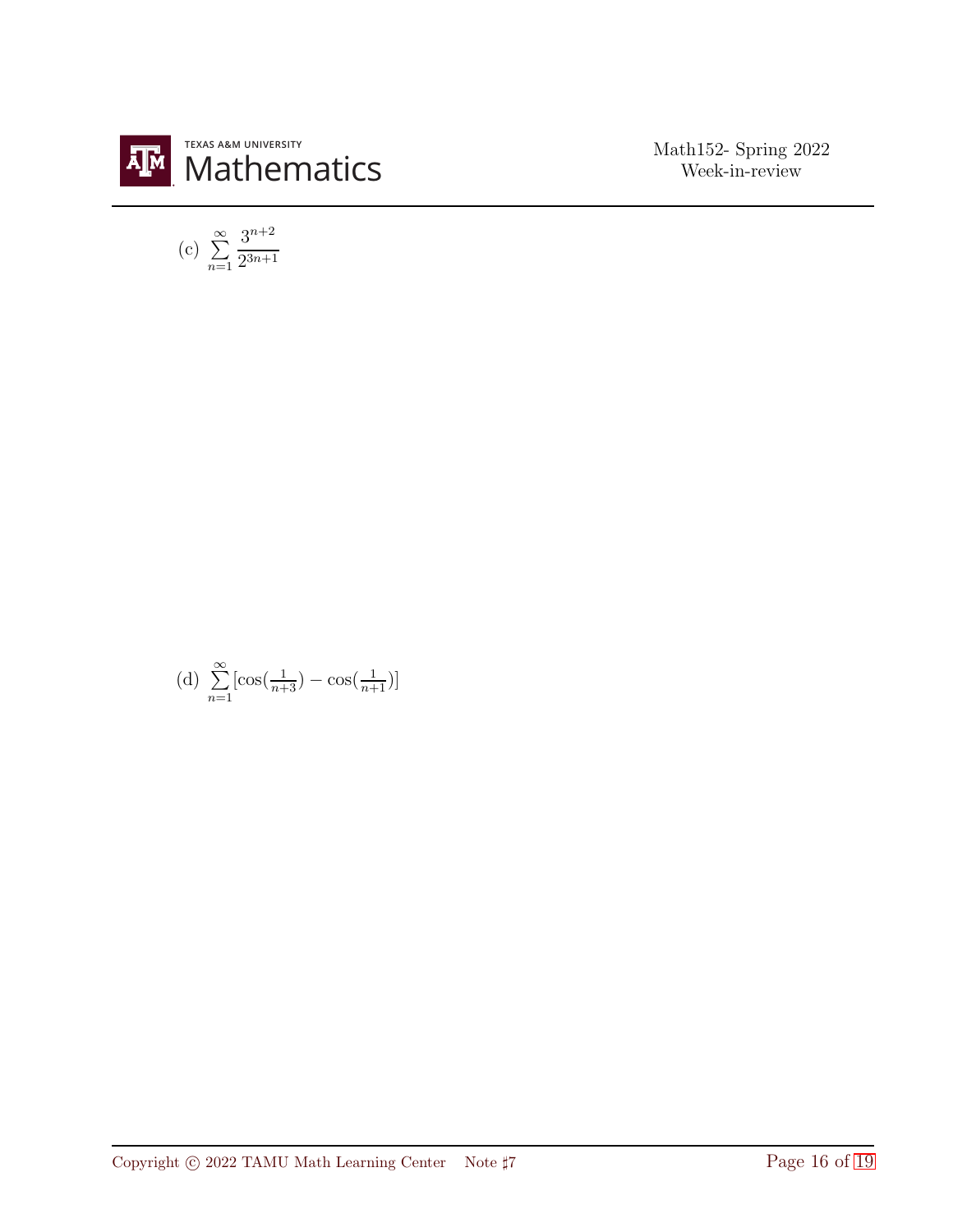

(e) 
$$
\sum_{n=1}^{\infty} \frac{n^4 + n^2}{5n - 3n^4}
$$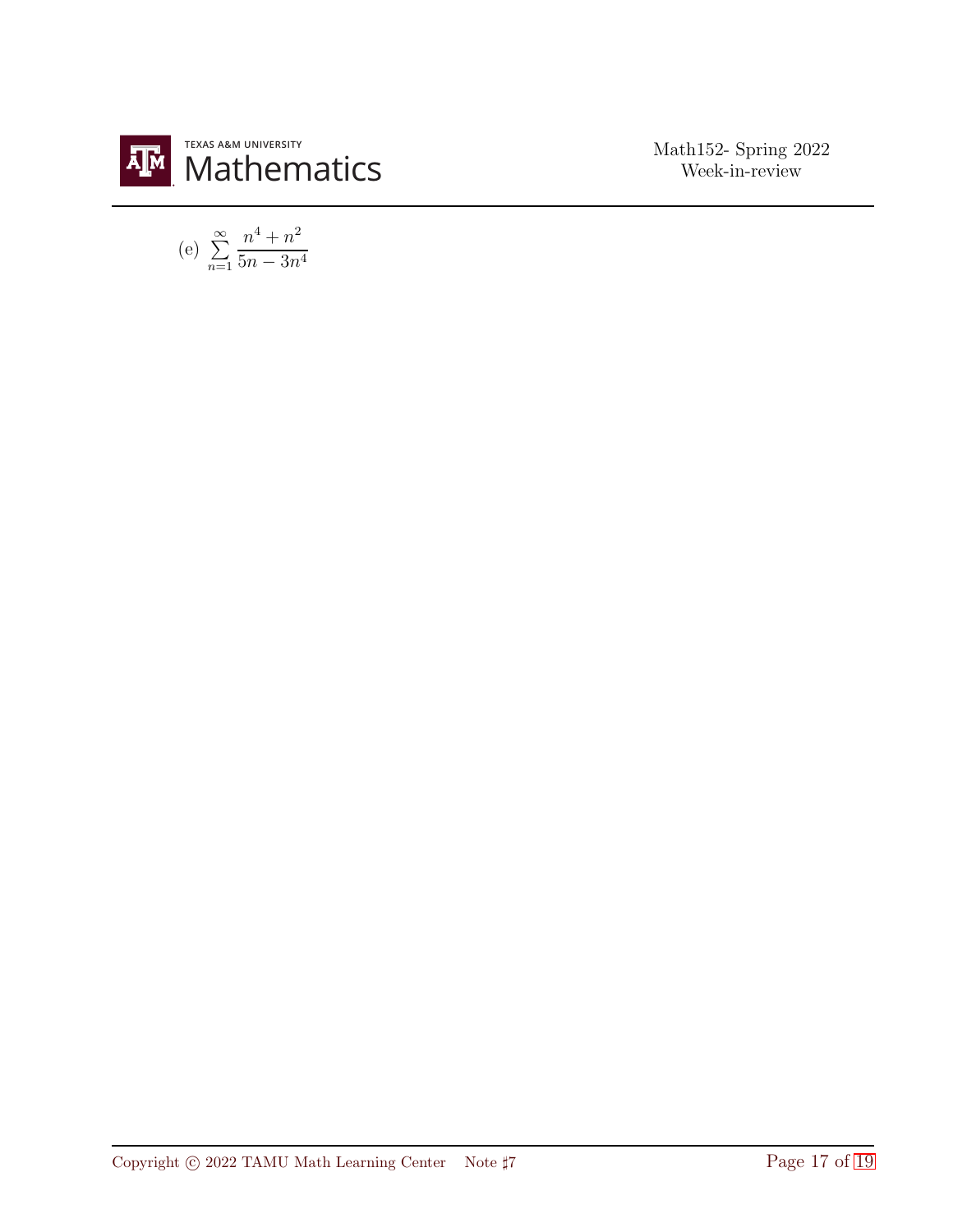

(15) For what values of x does the series  $\sum^{\infty}$  $\bar{n=0}$  $(x+3)^{n+1}$  $rac{5^n}{5^n}$  converges? Find the sum of the series for those values of  $x$ .